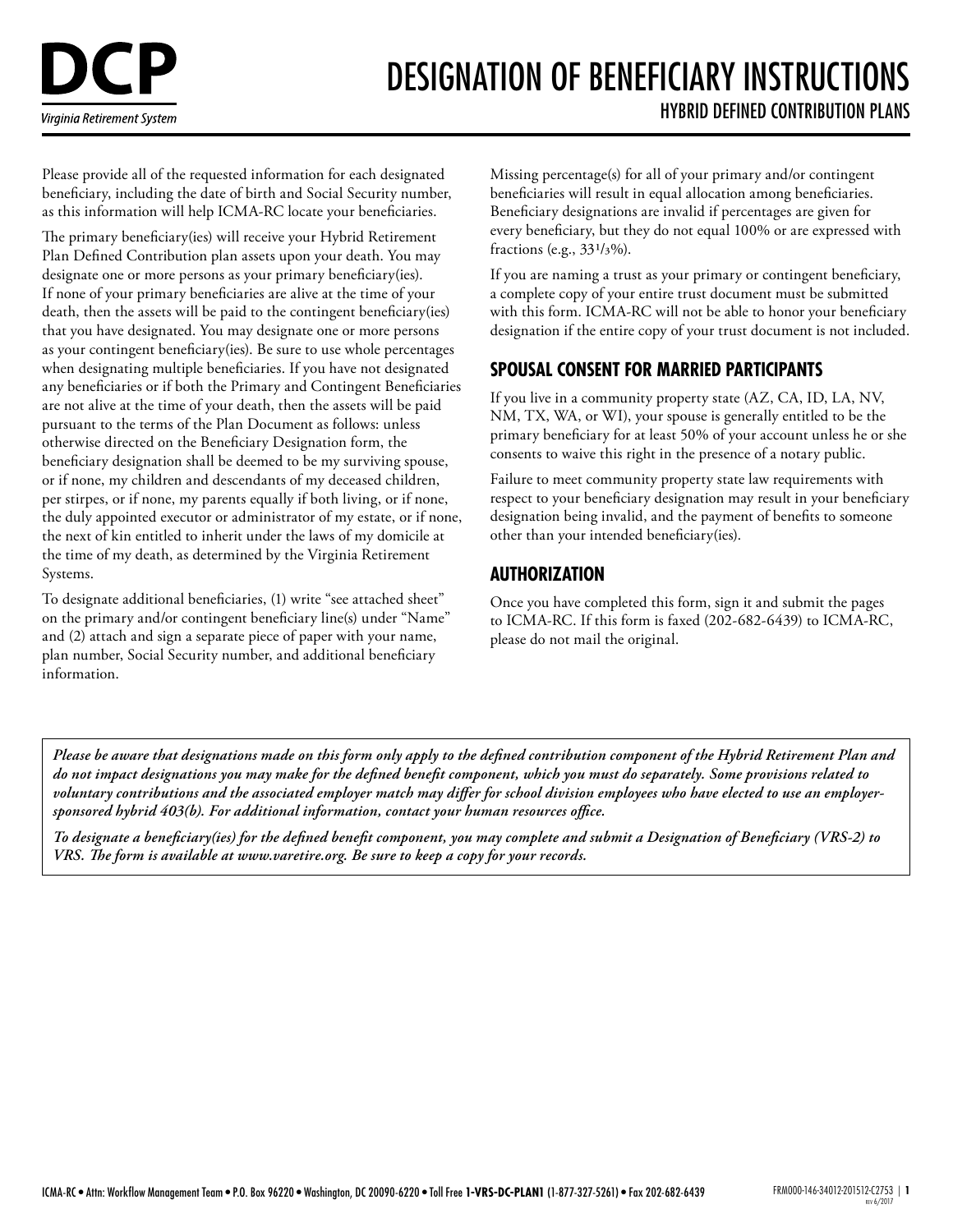

# DESIGNATION OF BENEFICIARY FORM

HYBRID DEFINED CONTRIBUTION PLANS | 1 OF 3

#### 108043 — Hybrid 401(a) Cash Match Plan

#### 307059 — Hybrid 457 Deferred Compensation Plan

| Date (MM/DD/YYYY) |  |  |
|-------------------|--|--|
|                   |  |  |

*NOTE: Beneficiary information can also be added, changed and deleted by accessing your account online at [www.varetire.org](http://www.varetire.org) or contacting an Investor Services associate at 1-VRS-DC-PLAN1 (1-877-327-5261).*

| <b>PARTICIPANT INFORMATION — PROVIDE NAME/SOCIAL SECURITY NUMBER AS IT CURRENTLY APPEARS ON YOUR ACCOUNT.</b> |       |              |      |
|---------------------------------------------------------------------------------------------------------------|-------|--------------|------|
| Social Security Number                                                                                        | Email |              |      |
| <b>Full Name of Participant</b>                                                                               |       |              |      |
| <b>LAST</b>                                                                                                   |       | <b>FIRST</b> | M.I. |

This designation supersedes all prior designations. Beneficiaries will share equally if percentages are not provided and any amounts unpaid upon death will be divided equally. Primary and contingent beneficiaries must separately total 100%. The number of primary or contingent beneficiaries you may name is not limited. Attach an additional sheet if necessary. Please see instructions.

#### **BENEFICIARY DESIGNATION**

Read the important beneficiary information in the form instructions before completing this section. **Please use whole percentages and be sure the percentages total 100%** when designating primary and contingent beneficiaries.

#### **HYBRID 401(A) CASH MATCH PLAN | 108043**

**A. Primary Beneficiary(ies)** — will receive your assets upon your death. The primary beneficiary information you indicate here will supersede previously submitted information and will be used by ICMA-RC to determine the primary beneficiary(ies) entitled to all or a portion of your plan account.

#### **PRIMARY BENEFICIAR(IES)**

|   | <b>Primary Beneficiary Name</b> | Date of Birth (MM/DD/YYYY) | Relationship to You* | Social Security Number | % of Benefit |
|---|---------------------------------|----------------------------|----------------------|------------------------|--------------|
|   |                                 |                            |                      |                        |              |
| 2 |                                 |                            |                      |                        |              |
| з |                                 |                            |                      |                        |              |
|   |                                 |                            |                      |                        | $-1$ $-1$    |

*\*The beneficiary relationship options are spouse, non-spouse, trust, estate, and charity.* **Total = 100%**

**B. Contingent Beneficiary(ies)** — will receive your assets if there is no primary beneficiary(ies) living at the time of your death. The contingent beneficiary information you indicate here will supersede previously submitted information and will be used by ICMA-RC to determine the contingent beneficiary(ies) entitled to all or a portion of your plan account.

#### **CONTINGENT BENEFICIAR(IES)**

|    | <b>Contingent Beneficiary Name</b>                                                         | Date of Birth (MM/DD/YYYY) | Relationship to You* | <b>Social Security Number</b> | % of Benefit              |
|----|--------------------------------------------------------------------------------------------|----------------------------|----------------------|-------------------------------|---------------------------|
|    |                                                                                            |                            |                      |                               |                           |
| -2 |                                                                                            |                            |                      |                               |                           |
| -3 |                                                                                            |                            |                      |                               |                           |
|    | $*$ The benefician relationship entiens are speuse, non-speuse, trust, estate, and sharity |                            |                      |                               | $T_{\text{shell}}$ $1000$ |

*\*The beneficiary relationship options are spouse, non-spouse, trust, estate, and charity.* **Total = 100%**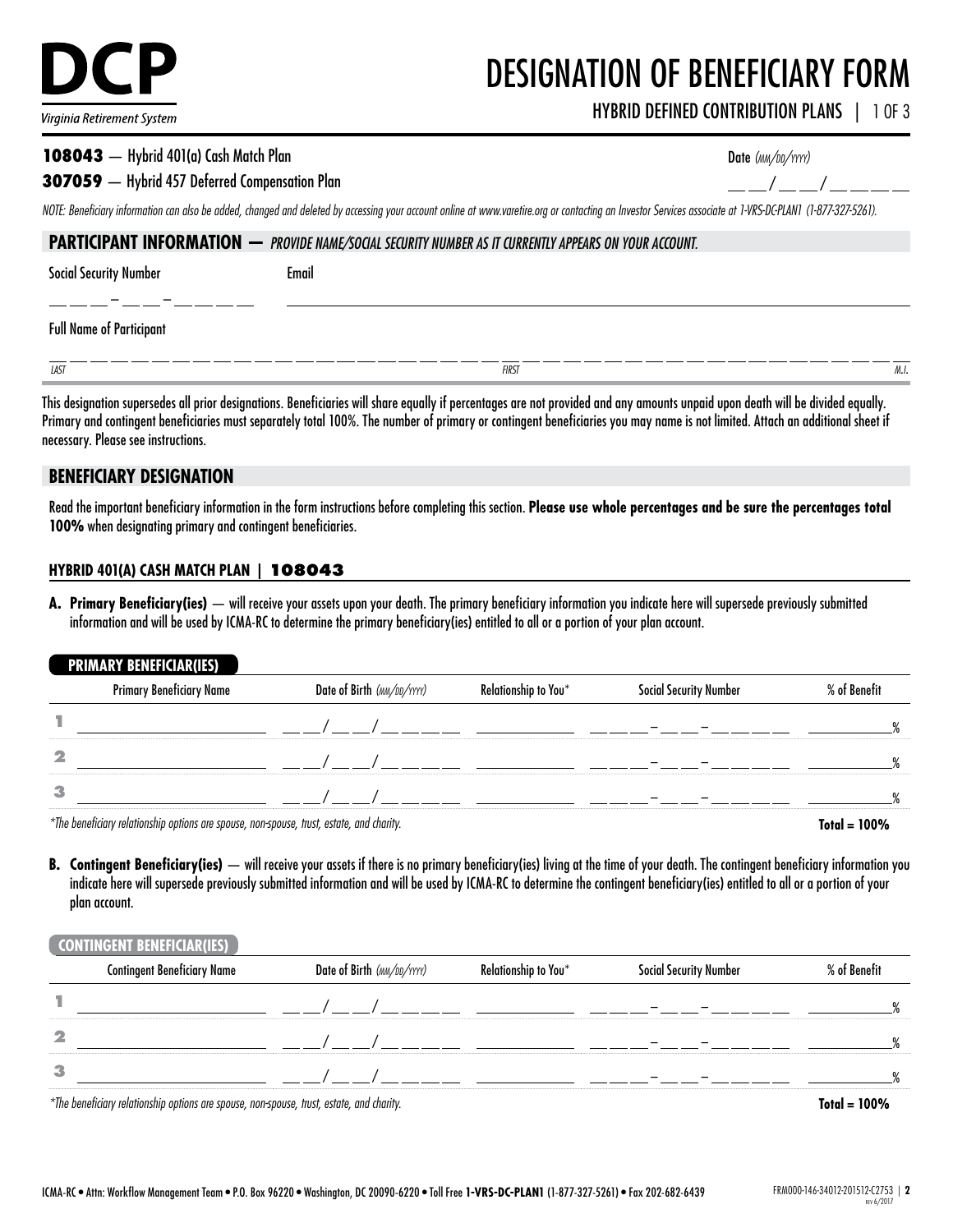

# DESIGNATION OF BENEFICIARY FORM | 2 OF 3

Plan Number

– –

Social Security Number Name *(LAST, FIRST, M.I.)* 

Date *(mm/dd/yyyy)*

 $\frac{\rho}{\rho}-\frac{\rho}{\rho}-\frac{\rho}{\rho}-\frac{\rho}{\rho}-\frac{\rho}{\rho}-\frac{\rho}{\rho}-\frac{\rho}{\rho}-\frac{\rho}{\rho}-\frac{\rho}{\rho}-\frac{\rho}{\rho}-\frac{\rho}{\rho}-\frac{\rho}{\rho}-\frac{\rho}{\rho}-\frac{\rho}{\rho}-\frac{\rho}{\rho}-\frac{\rho}{\rho}-\frac{\rho}{\rho}-\frac{\rho}{\rho}-\frac{\rho}{\rho}-\frac{\rho}{\rho}-\frac{\rho}{\rho}-\frac{\rho}{\rho}-\frac{\rho}{\rho}-\frac{\rho}{\rho}-\frac{\rho}{\rho}-\frac{\rho}{\rho}-\frac{\rho}{\rho}-\frac{\rho$ 

**108043 | 307059**

#### **BENEFICIARY DESIGNATION (CONTINUED)**

#### **HYBRID 457 DEFERRED COMPENSATION PLAN | 307059**

 *PLEASE CHECK HERE IF YOU WOULD LIKE TO DESIGNATE THE SAME PRIMARY AND CONTINGENT BENEFICIARIES THAT YOU LISTED ON PAGE 1 — YOU DO NOT NEED TO COMPLETE THIS SECTION.*

**A. Primary Beneficiary(ies)** — will receive your assets upon your death. The primary beneficiary information you indicate here will supersede previously submitted information and will be used by ICMA-RC to determine the primary beneficiary(ies) entitled to all or a portion of your plan account.

#### **PRIMARY BENEFICIAR(IES)**

|   | Primary Beneficiary Name | Date of Birth (MM/DD/YYYY) | Relationship to You* | <b>Social Security Number</b> | % of Benefit |
|---|--------------------------|----------------------------|----------------------|-------------------------------|--------------|
|   |                          |                            |                      |                               |              |
| 2 |                          |                            |                      |                               |              |
| з |                          |                            |                      |                               |              |

*\*The beneficiary relationship options are spouse, non-spouse, trust, estate, and charity.* **Total = 100%**

**B. Contingent Beneficiary(ies)** — will receive your assets if there is no primary beneficiary(ies) living at the time of your death. The contingent beneficiary information you indicate here will supersede previously submitted information and will be used by ICMA-RC to determine the contingent beneficiary(ies) entitled to all or a portion of your plan account.

#### **CONTINGENT BENEFICIAR(IES)**

|                                                                                           | <b>Contingent Beneficiary Name</b> | Date of Birth (MM/DD/YYYY) | Relationship to You* | Social Security Number | % of Benefit   |
|-------------------------------------------------------------------------------------------|------------------------------------|----------------------------|----------------------|------------------------|----------------|
|                                                                                           |                                    |                            |                      |                        |                |
| $\mathbf{z}$                                                                              |                                    |                            |                      |                        |                |
| 3                                                                                         |                                    |                            |                      |                        |                |
| *The beneficiary relationship options are spouse, non-spouse, trust, estate, and charity. |                                    |                            |                      |                        | $Total = 100%$ |

#### **SPOUSAL CONSENT —** *ONLY APPLICABLE TO PARTICIPANTS RESIDING IN AZ, CA, ID, NV, NM, TX, WA, OR WI*

### **IF YOU LIVE IN THE COMMONWEALTH OF VIRGINIA, THIS SECTION IS NOT APPLICABLE.**

Spousal Consent to Name a Non-Spousal Primary Beneficiary(ies): By signing below, I hereby voluntarily consent to the beneficiary designation made by my spouse and waive my designation as sole primary beneficiary. I understand that (1) the effect of this designation is to cause some or all of my spouse's death benefit to be paid to someone other than me; (2) each beneficiary designation is not valid unless I consent to it; and (3) my consent (signature) must be witnessed by a notary public.

|                                                                                                                                                                                                                                | Date / /                                                                             |
|--------------------------------------------------------------------------------------------------------------------------------------------------------------------------------------------------------------------------------|--------------------------------------------------------------------------------------|
|                                                                                                                                                                                                                                |                                                                                      |
| SPOUSAL CONSENT IS REQUIRED TO BE WITNESSED BY:<br><b>Notary Public</b><br>Subscribed and sworn before me this __________ day of __________________________<br>(month), $20 \_\_$                                              | Your request cannot be processed without a Notary Public Signature and Seal.<br>Seal |
|                                                                                                                                                                                                                                | OF                                                                                   |
| Commission Expiration Date $\_\_\_\_\_\_\_\_\_\_\_\_\_\_\_$                                                                                                                                                                    | <b>Stamp</b>                                                                         |
| Registration Number: University of the Contract of the Contract of the Contract of the Contract of the Contract of the Contract of the Contract of the Contract of the Contract of the Contract of the Contract of the Contrac |                                                                                      |